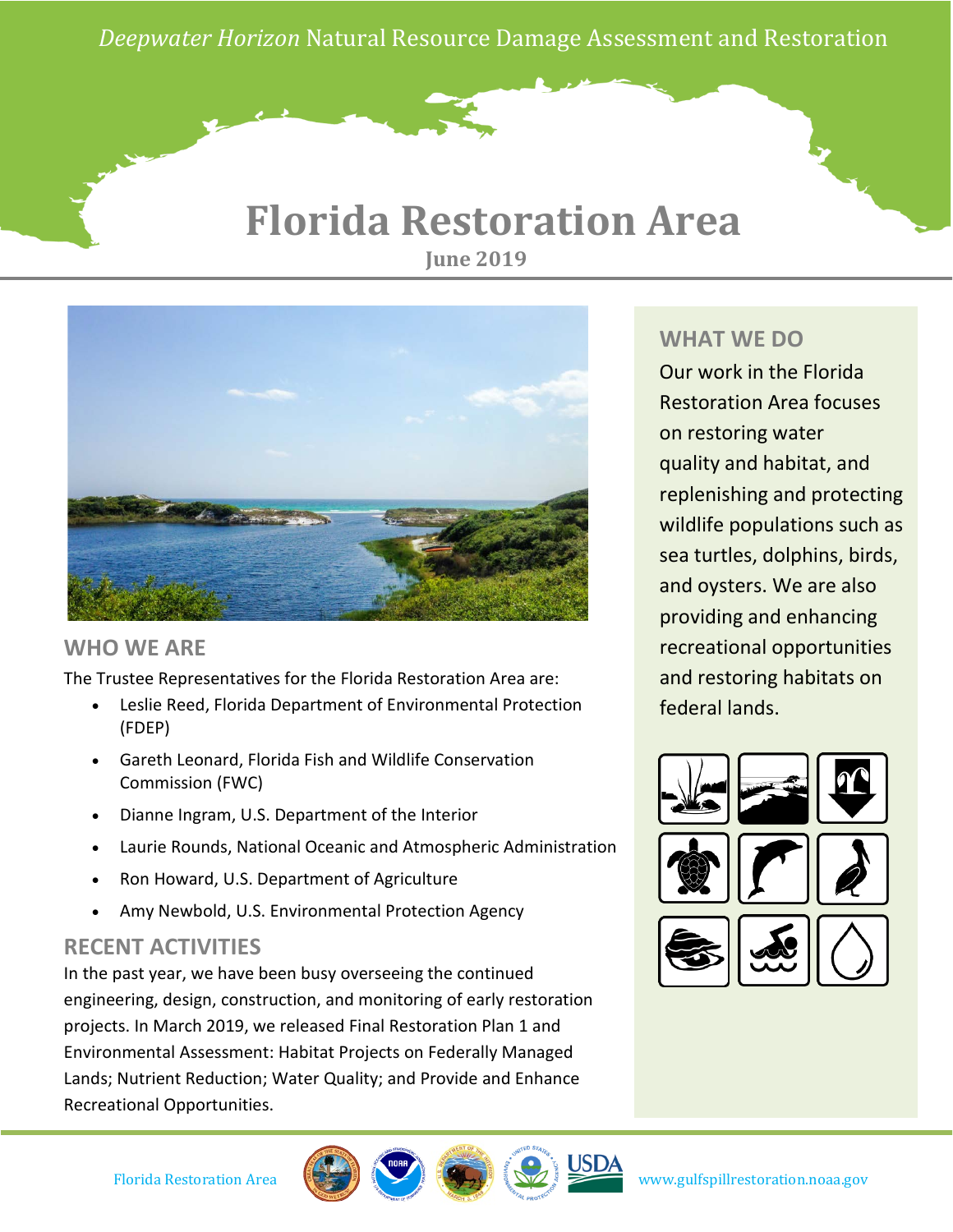# **Florida Restoration Area**

# RESTORATION OVERVIEW

## Projects by Restoration Goal

**11**

**2**

54 PROJECTS **10**

- **REPLENISH AND PROTECT** LIVING COASTAL AND MARINE RESOURCES
- **RESTORE AND CONSERVE** HABITAT
- **PROVIDE AND ENHANCE** RECREATIONAL OPPORTUNITIES
- **RESTORE WATER QUALITY**

Just over \$200 million approved for projects

RECENT NEWS // In March 2019, the Florida Restoration Area released Final Restoration Plan 1 and Environmental Assessment containing 23 projects in four restoration types for a total of \$61 million.

## Restoration Projects by Goal

### **REPLENISH AND PROTECT LIVING COASTAL AND MARINE RESOURCES**

**31**

Enhanced Management of Avian Breeding Habitat Injured by Response Activities in the Florida Panhandle, Alabama, and Mississippi ( $\sqrt{52.8M}$ ) Florida Oyster Cultch Placement Project (◉ \$5.4M)

#### **RESTORE AND CONSERVE HABITAT**

Florida (Pensacola Beach) Dune Restoration Project (√\$644K) Florida Pensacola Bay Living Shoreline Project ( $\odot$  \$10.8M) Florida Cat Point Living Shoreline Project ( $\odot$  \$776K) Florida Seagrass Recovery Project (⟳ \$2.7M) Gulf Islands National Seashore (Florida) Night Sky Restoration (P&D) ( $\odot$  \$432K) Gulf Islands National Seashore (Florida) Beach and Dune Habitat Protection ( $\odot$  \$854K) Invasive Plant Removal at Gulf Islands National Seashore (⊙ \$876K) Perdido Key Dune Restoration Project (⊙ \$611K) Seagrass Recovery Project at Gulf Islands National Seashore, Florida District ( $\odot$  \$137K) St. Vincent National Wildlife Refuge Predator Control ( § \$581K)

### **PROVIDE AND ENHANCE RECREATIONAL OPPORTUNITIES**

Apalachicola River Wildlife and Environmental Area Fishing and Wildlife Viewing Access Improvements (◉ \$263K)

Bald Point State Park Recreation Areas ( $\Diamond$  \$471K)

Big Lagoon State Park Boat Ramp Improvement ( $\odot$  \$1.5M)

Bob Sikes Pier, Parking, and Trail Restoration ( $\odot$  \$1M)

Camp Helen State Park Improvements ( $\bigcirc$ \$3.3M)

⟳In progress ◉ Monitoring/O&M Complete